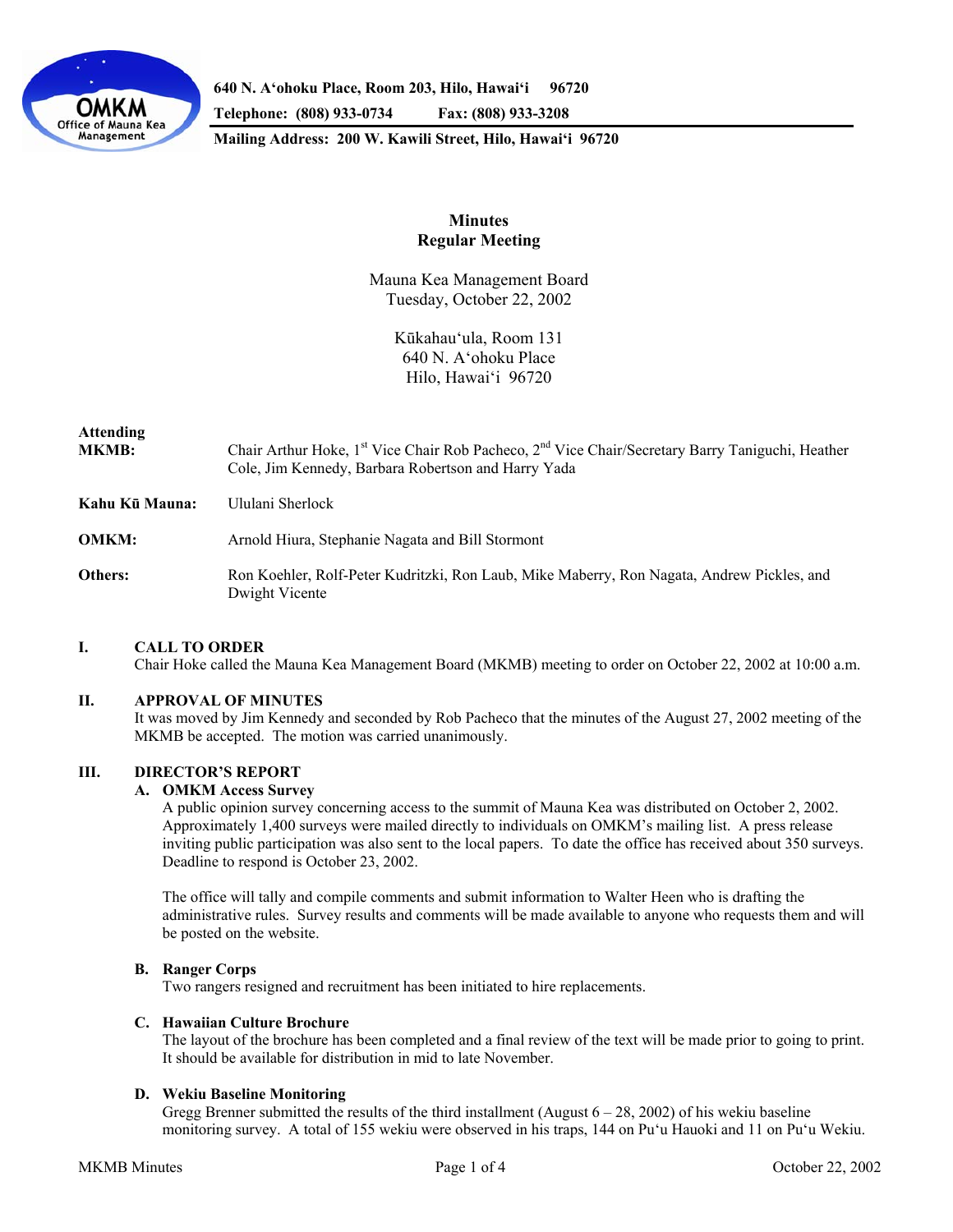Dr. Brenner indicated he would be looking at the relationship between the average temperature and capture rates. The fourth monitoring survey is scheduled for November 2002.

## **E. Arizona Trip**

 Following the trip to Arizona, members of the group held a follow-up meeting to discuss individual impressions. A presentation will be made to the Board, Kahu Kū Mauna Council and MKMB committees. Andrew Pickles of IfA has volunteered to host the group for IfA and observatories. An article on the trip will be published in UHH's newsletter.

### **F. Annual Meeting of Mauna Kea Users Group**

 The annual meeting of the Mauna Kea Users Group was held on October 3-4, 2002 in Hilo. Director Stormont presented an update of OMKM's functions, activities and initiatives.

 Jim Kennedy presented a summary of the meeting's presentations. The meeting began with an executive meeting of observatory directors to discuss internal business matters, followed by presentations by each of the observatories on the scientific and technical activities for the preceding 12 months and plans for the near future. A special presentation was given on the Big Island Weather Prediction Project. The objective of this project, which is funded by the observatories and carried out by UH Meteorology Department, is to provide accurate 24 to 48 hour predictions for summit weather.

 George Jacob gave a presentation on the status of the Mauna Kea Astronomy Education Center. David Byrne and Douglas Pierce-Price (incoming committee chair) gave an update on the Mauna Kea Observatories Outreach Committee's activities and its involvement with the VIS. Pui-Hin Rhoads reported on the recent significant upgrades to the observatories digital network connections to the outside world.

### **G. Impending Visit by UH Manoa Chancellor Peter Englert**

 Peter Englert, Chancellor of Manoa, will be visiting Hawaii Island on November 10 – 12, 2002. He has requested a visit to the summit. Since IfA falls under Dr. Englert's responsibility, the purpose of his visit is to gain a better understanding of the Mauna Kea situation. He also would like an opportunity to meet members of MKMB and Kahu Kū Mauna Council. OMKM will coordinate the meeting and will inform every one of the date, time and place.

## **IV. COMMITTEE REPORTS**

#### **A. Kahu Kū Mauna Council**

Ululani Sherlock deferred the Council's report to the next meeting at which time Ed Stevens will give an update on Kahu Kū Mauna's activities.

### **B. Administrative Rules, Environment, Hawaiian Culture and Public Safety and Conduct Committees**  No reports.

#### **C. Astronomy Education**

 Dr. Kennedy reported the committee met on September 17, 2002. The purpose of the meeting was to discuss the renovation of the Visitor Information Station (VIS) at Hale Pohaku. The meeting opened with a review of the mission of the VIS as depicted in the Master Plan and the OMKM project review process.

 There was a general discussion of the overall role of the VIS as envisioned by the Master Plan, including the impact of traffic. It was reported that the visitor count at the VIS has been increasing steadily in recent years. It is likely the visitor count will increase with improvements to the Saddle Road and interest sparked by the Mauna Kea Astronomy Education Center.

 The core topic of the meeting was astronomy education's role at the VIS and how it would impact any renovation plans for the facilities. Currently, observatories provide primary financial support for the VIS. In addition, many of the observatories have individual outreach objectives that contribute to VIS presentations. It is important for the observatories (perhaps through the Mauna Kea Observatories Outreach Committee) to focus on the message they want to communicate and for other elements of the astronomy education community to collaborate in an overall plan for the astronomy component of the VIS.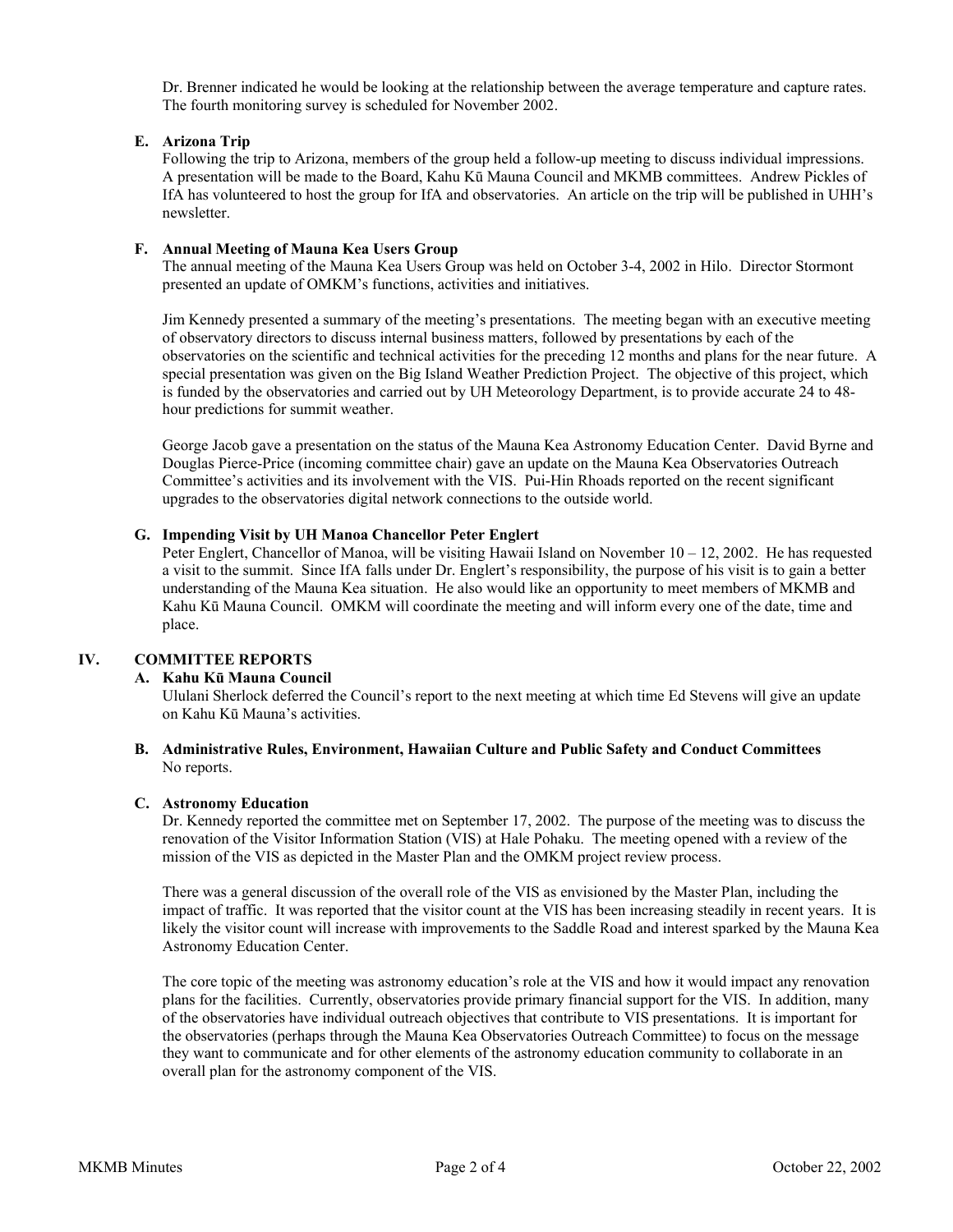There was a wide-ranging discussion about a number of possible enhancements to the facilities. But it was agreed that hard data on current visitor load and demographics would help focus the discussion further. An ad hoc committee will work with David Byrne to do a survey and headcount of visitors over a period of time.

Another meeting will be scheduled later this year.

### **V. NEW BUSINESS**

### **A. Election Board Officers**

 It was moved by Jim Kennedy and seconded by Heather Cole to nominate Arthur Hoke for Chair, Rob Pacheco for 1<sup>st</sup> Vice Chair, and Barry Taniguchi for 2<sup>nd</sup> Vice Chair/Secretary. The motion was carried unanimously.

## **B**. **Approval of New Members of the Kahu Kū Mauna Council**

 The Kahu Kū Mauna Council recommended Kaleo Kualii and Niniau Kawaihae to fill the remaining two vacant seats on the Council. Mr. Kualii has a background in developing and promoting cultural programs at Hualalai Resort, Four Seasons Ka'upulehu, and was a crew member on the voyaging canoe Makali'i when it sailed to Micronesia. Ms. Kawaihae is a graduate student at the University of Hawai'i studying indigenous politics. As an outreach coordinator for the Hale Kipa 'Oiwi project under the 'Aha Pūnana Leo program, she is responsible for coordinating and disseminating information about the Hawaiian immersion program. Both candidates are born and raised on the Island of Hawai'i.

 It was moved by Rob Pacheco and seconded by Barbara Robertson to approve Kaleo Kualii and Niniau Kawaihae as new members on the Kahu Kū Mauna Council. The motion was carried unanimously.

### **C. Pan-STARRS**

 Rolf-Peter Kudritzki, Director of the Institute for Astronomy, gave a brief presentation of the Pan-STARRS project. It will likely be a system of small, wide-field telescopes that will be able to scan the entire sky. Most conventional telescopes look only at small sections of the sky. Repeated observations and data gathered over the years will provide a detailed image of the sky, as well as the ability to detect and track "killer" asteroids. The potential harm of an asteroid colliding with earth could be catastrophic. In addition to tracking asteroids, the Pan-STARRS system will study supernovae, expansion, and structure of the universe.

 Conceptually, the Pan-STARRS system will include an array of 4 small (1.4 – 1.8 m) telescopes. The real challenge facing the project is the development and construction of a one-gigapixel high-resolution imaging instrument, or charged couple device (CCD). IfA recently received a \$3.4 million award for telescope design study, and for camera, software and data processing design and development. Estimated total cost of this project is \$40 - \$50 million. It is hoped that construction can begin in FY 2003.

 IfA will be conducting site tests for image quality at Haleakala and Mauna Kea. A potential location on Mauna Kea is the coude rooftop of the UH 2.2 meter telescope facility. It is envisioned this project will have a low impact on the surrounding environment. IfA will decide which site to propose after it completes its site tests.

 IfA will continue dialogue with the Office and Board. All attempts will be made to avoid impact on the cultural and environmental resources. The principal investigator of this project is Nicholas Kaiser.

The Board will take up major/minor project classification at the next meeting.

## **VI. ANNOUNCEMENTS**

### **A. OMKM Announcements**

Director Stormont made several announcements:

- 1. Director Stormont will be the featured speaker at The Universe Tonight at the VIS on November 2.
- 2. Speaking Engagements:
	- November 20: Rotary Club of Hilo Bay
	- November 23: League of Women's Voters
- 3. Smithsonian Astrophysical Observatory will be hosting a groundbreaking ceremony for its new Hilo base facility in University Park on October 28, 2002.
- 4. Gemini Observatory will be holding a renaming ceremony for the Gemini North Telescope on November 13. The new name will be Frederick C. Gillette Gemini Telescope.
- 5. Mauna Kea Astronomy Education groundbreaking ceremony is scheduled for November 19.